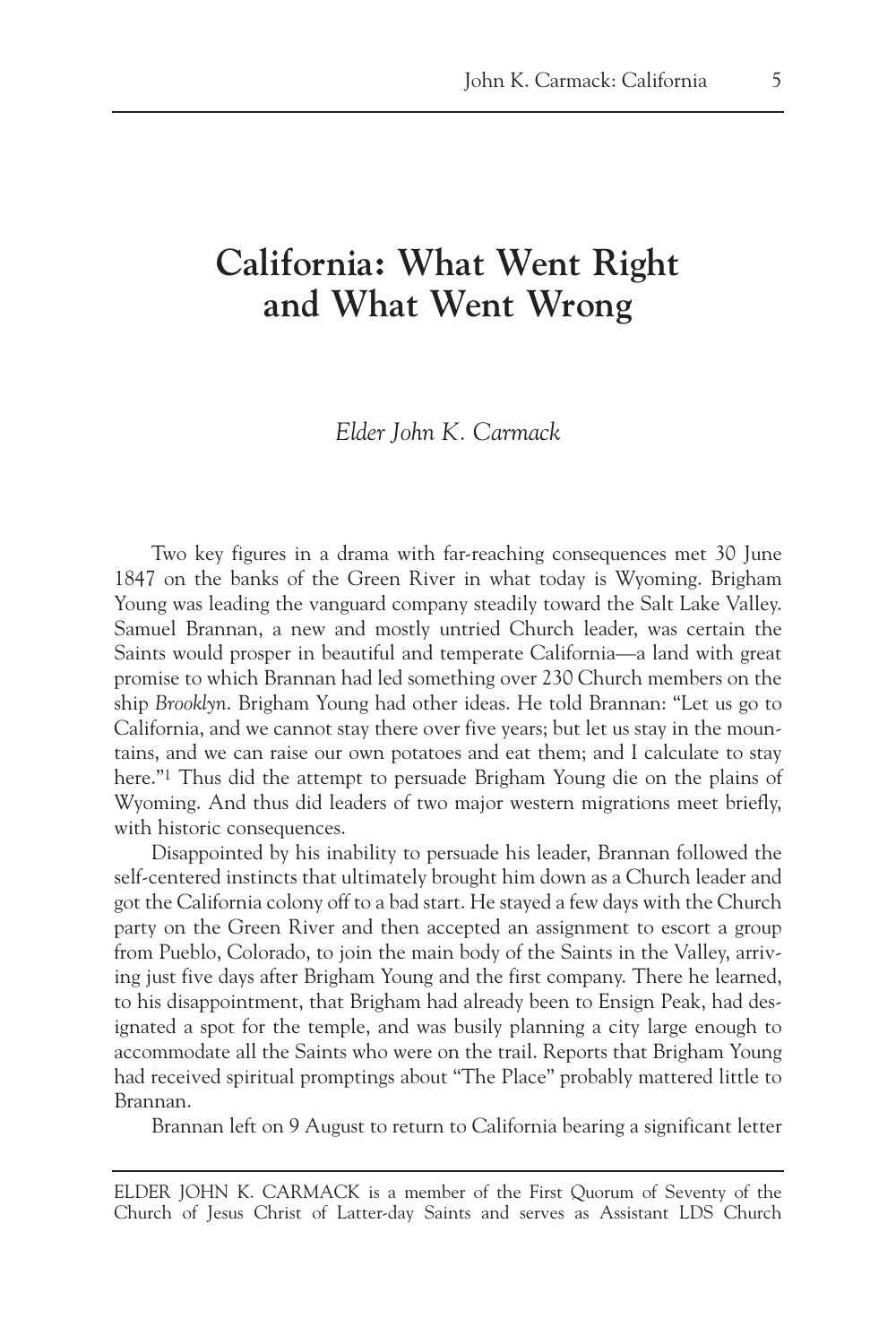addressed to the California Saints. In the letter, Brigham Young told them of the good land and water in Salt Lake Valley and gave the Saints a choice of remaining in California or coming to Salt Lake Valley. He explained that he did not "wish to depopulate California of all the saints, but that we wish to make this [Salt Lake Valley] a stronghold, a rallying point, a more immediate gathering place than any other; and from hence let the work go out, and in process of time the shores of the Pacific may be overlooked from the temple of the Lord."2

Brannan had led that group of Saints from New York to Yerba Buena (now San Francisco) on the ship *Brooklyn*, traveling around Cape Horn to California after resting in Hawaii on the way. They anchored in a beautiful bay that is now San Francisco Bay, near a small Mexican community called Yerba Buena. Brannan and his brave band of Saints didn't know if they were in Mexico or the United States until they saw the United States flag on the mast of a warship and on a distant building on shore. The U.S. ship *Portsmouth* sent a rowboat with sailors who boarded the *Brooklyn*. They heard an officer of the boarding crew speak the words "Ladies and gentlemen, I have the honor to inform you that you are in the United States."3

The debarking *Brooklyn* passengers more than doubled the population of Yerba Buena. As we look back on that charming scene, we think of what might have been had their leader been a stalwart Church leader, seasoned and ready to establish the Church. On the other hand, perhaps it was not the Church's time in California. Whatever the reason, the Church did not prosper in Yerba Buena, a fact that can be explained in part by the nature of the colony's leader as compared and contrasted to the qualities of Brigham Young, the leader of the Church and the company that entered the Salt Lake Valley. Let's take a moment and paint that contrast.

Brannan was ambitious, capable, and energetic. His spirituality and leadership talent, however, were shallow. His mind was not on establishing the Church or doing missionary work. Rather, he quickly turned his interest and energy toward business and was shortly thereafter swept up in the rush to profit by the gold stampede that brought people from all over the world to California. He was worldly and neglectful of his Church responsibilities, he set a poor example, and many felt he preached false doctrine. Either he didn't understand the gospel or didn't want to be bound by it.

For example, little in his work and actions suggested he had the zeal for sharing the gospel we find in committed Latter-day Saints, especially in those early years. Brannan wanted none of that. His heart was on worldly interchange with new friends and on establishing commerce in this new world abounding with such opportunities.

His understanding of tithing was also flawed and self-serving. Tithing was and remains the Lord's way of financing the building up of God's kingdom, but though he was the First Elder of his branch of Latter-day Saints, Brannan saw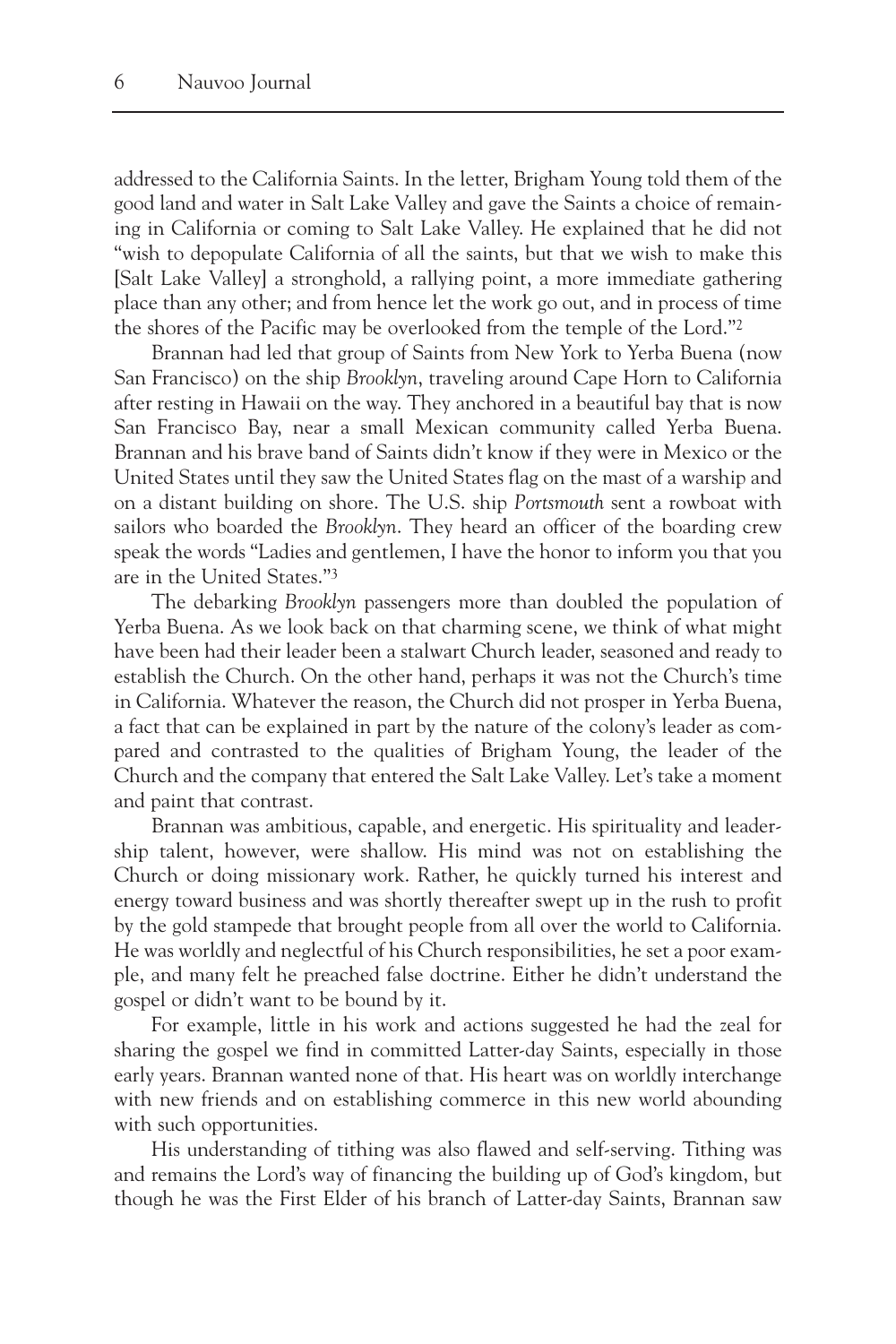

*Samuel Brannan courtesy of LDS Historical Dept., Archives*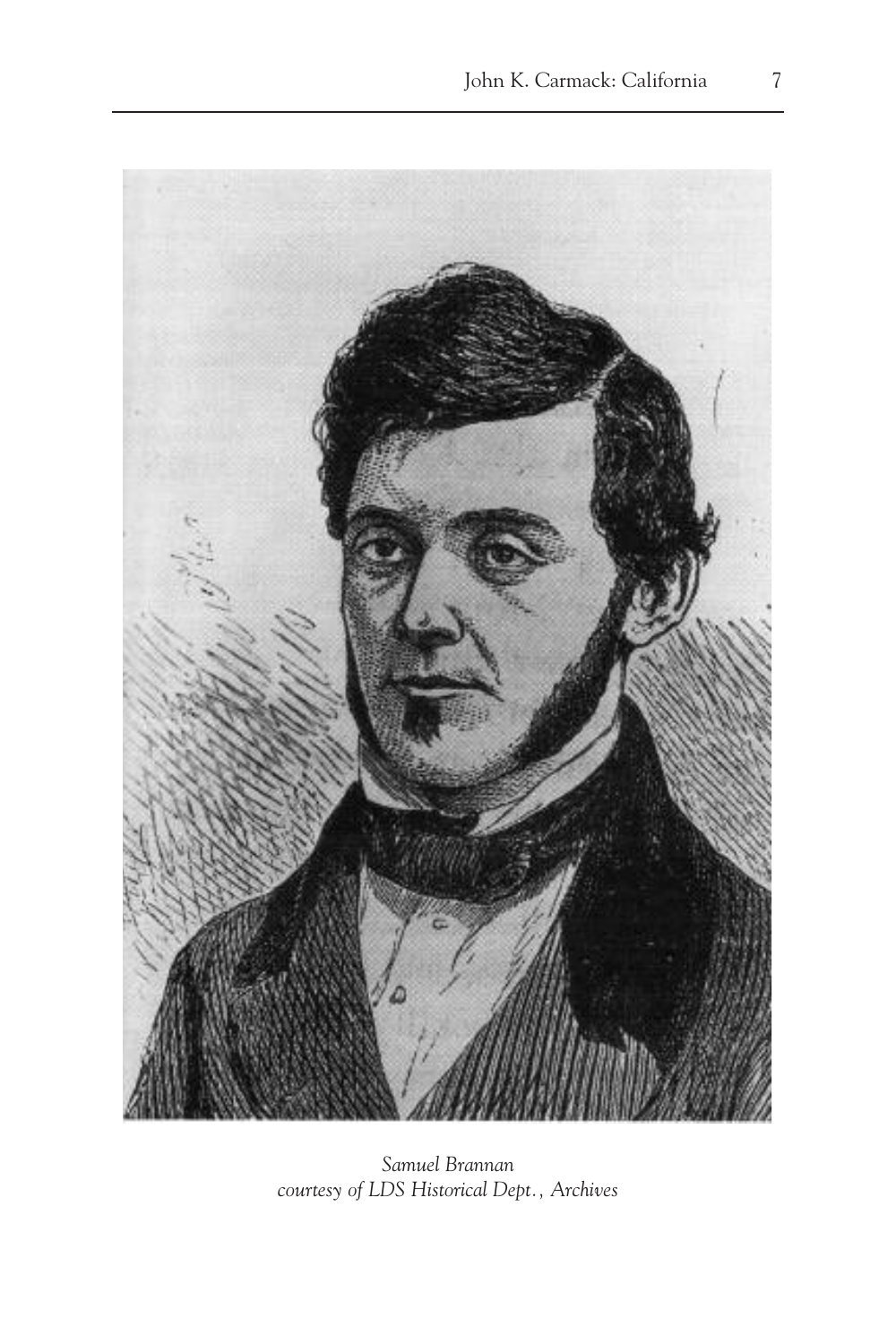tithing as a way to further his personal and business ambitions. He liked his title, "First Elder," but that was all it was—a title. That title did not seem to instill him with the spirit of service, duty, or stewardship. That this was apparent to others can be seen in Addison Pratt's observations. Pratt landed at San Francisco Bay on his way home from the mission Joseph Smith had called him to fill in 1843. Looking over conditions in Yerba Buena, Pratt saw that the forces of the fast-moving world were affecting the spirituality of the little branch of San Francisco Saints. Pratt stayed on, trying to instill faith and spirituality among the people. He faced, however, not only declining spirituality but also dissension and neglect.

The First Elder not only neglected his duties but was disloyal to counsel from Brigham Young, who was trying to establish a new gathering place in the Salt Lake Valley. Among the Saints alighting in Yerba Buena from the *Brooklyn*, most of those who resonated to the Spirit eventually joined the Saints in Utah. They "gathered" with the bulk of the Saints. Those remaining dissembled and scattered for the most part, going the way of the world and following the natural path of least resistance. The branch of the Church in San Francisco, like a candle, flickered and eventually died. Pratt closed it down in 1848, took those who wanted to join him, and departed for Utah. The candle was relit several times but never burned too brightly in those early years.

When the race for gold rushed in, Brannan gathered tithing from among the willing members caught up in the rush; but, in general, the tithing was not used to help the Saints or build the Church.

Pondering these early California events, one thinks of the Zenos allegory quoted by Jacob in the Book of Mormon.4 Zenos shared an elaborate allegory of the tame and wild olive trees, representing the conditions in Israel. Some of the tame olive trees, representing faithful Israel, became wild, meaning they did not bear good fruit. Grafting in new branches and husbanding the trees did little to reverse the disappointing change in the trees. The California branch of the Church, like the wild branches described in Jacob, soon overcame the tame branches on the tree the master of the vineyard had planted with so much promise.

Like the master's servants in the allegory, a succession of Church leaders tried and tried to reclaim the wild olive trees. Brigham Young sent Amasa Lyman of the Quorum of the Twelve Apostles to northern California to direct missionary work and reclaim the wild tree. Charles C. Rich spent time there. Parley P. Pratt came and labored with his usual enthusiasm and talent. No matter who went, he was ultimately unsuccessful in establishing a permanent branch of the Church. At the conclusion of his mission in October of 1850, Apostle Lyman was pessimistic about the survival of the Church in northern California, although he still held out some hope for southern California.

When Parley P. Pratt arrived on 1 July 1851, he did what was long over-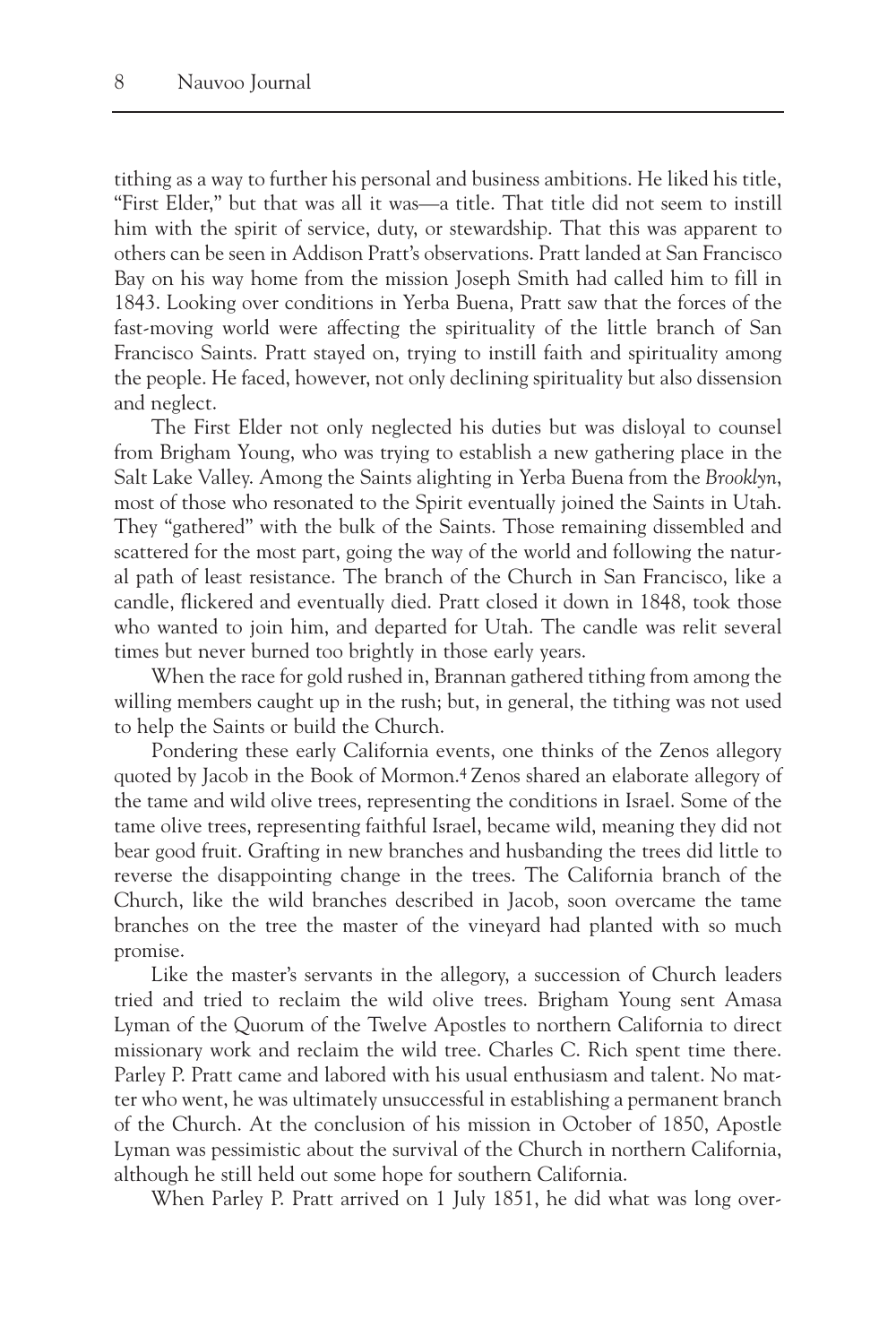due—he disfellowshipped Samuel Brannan. He also made a few converts and did his best to establish the Church. He remained until 1852 when he was replaced by George Q. Cannon, who directed the Church, grafted in tame branches, established a Church newspaper (*The Western Standard*), and did his best to save the California tree.

Suddenly, in September 1857, Brigham Young ordered the Saints home to Salt Lake Valley. Albert Sidney Johnston and the United States Army were on their way to Utah to quash the reported rebellion of the Saints. This ended, for most purposes, the abortive attempt to establish the Church in California.

In stark contrast to Brannan's activities in California, we find Brigham Young tirelessly and effectively leading the Church in the Great Salt Lake Valley. If Brannan was inexperienced and ineffective, Brigham Young was highly experienced and had been tested as if by fire. Brigham Young himself was summarized by Leonard Arrington as having said in a talk on 8 August 1844 in Nauvoo, "Here is Brigham—have his knees ever faltered? Have his lips ever quivered? Did he ever flinch before the bullets in Missouri?"5 When Joseph was languishing in that Missouri hole known to us as Liberty Jail, Brigham Young led the Saints out of the jaws of their persecutors to Quincy, Illinois, and safety. Later, when Joseph and Hyrum were murdered, Brigham Young didn't see his duty as that of a "guardian" as Sidney Rigdon had. Rather, Brigham took charge and began making decisions that were needed if the Church were to survive.

His spirituality was so palpable that many, including some of our ancestors, saw him transfigured into the image of Joseph the Prophet as he addressed the Saints in Nauvoo. That widely reported experience together with his position as senior apostle caused the majority of the Saints to follow Brigham despite hardship and potential death. He was truly an outstanding leader.

While the trial of Joseph's accused assassins moved toward its unsatisfactory conclusion, Brigham Young kept one eye on the proceedings but put his heart and the Saints' work into completing the Nauvoo Temple and getting the people endowed with the power and protection of temple ordinances and covenants. In his view, they would need all the spiritual armor they could put on for the dangerous, challenging, and exciting days ahead. His was the responsibility of getting the people to safety in fulfillment of Joseph's prophecy that the Saints would continue to suffer persecution and would eventually be driven to find safety in the Rocky Mountains where they would become a mighty people. Young's focus was constant and powerful.

Whereas Brannan saw himself as a successful and rich entrepreneur—he became California's first millionaire, the founder of communities, newspapers, schools, sawmills, commercial establishments, and farms—Young saw his duty as that of finding a place God had prepared, far away in the West, where none could hurt or make afraid. He saw that if he was successful, the Saints would there be blessed. They could and would build a temple and reestablish their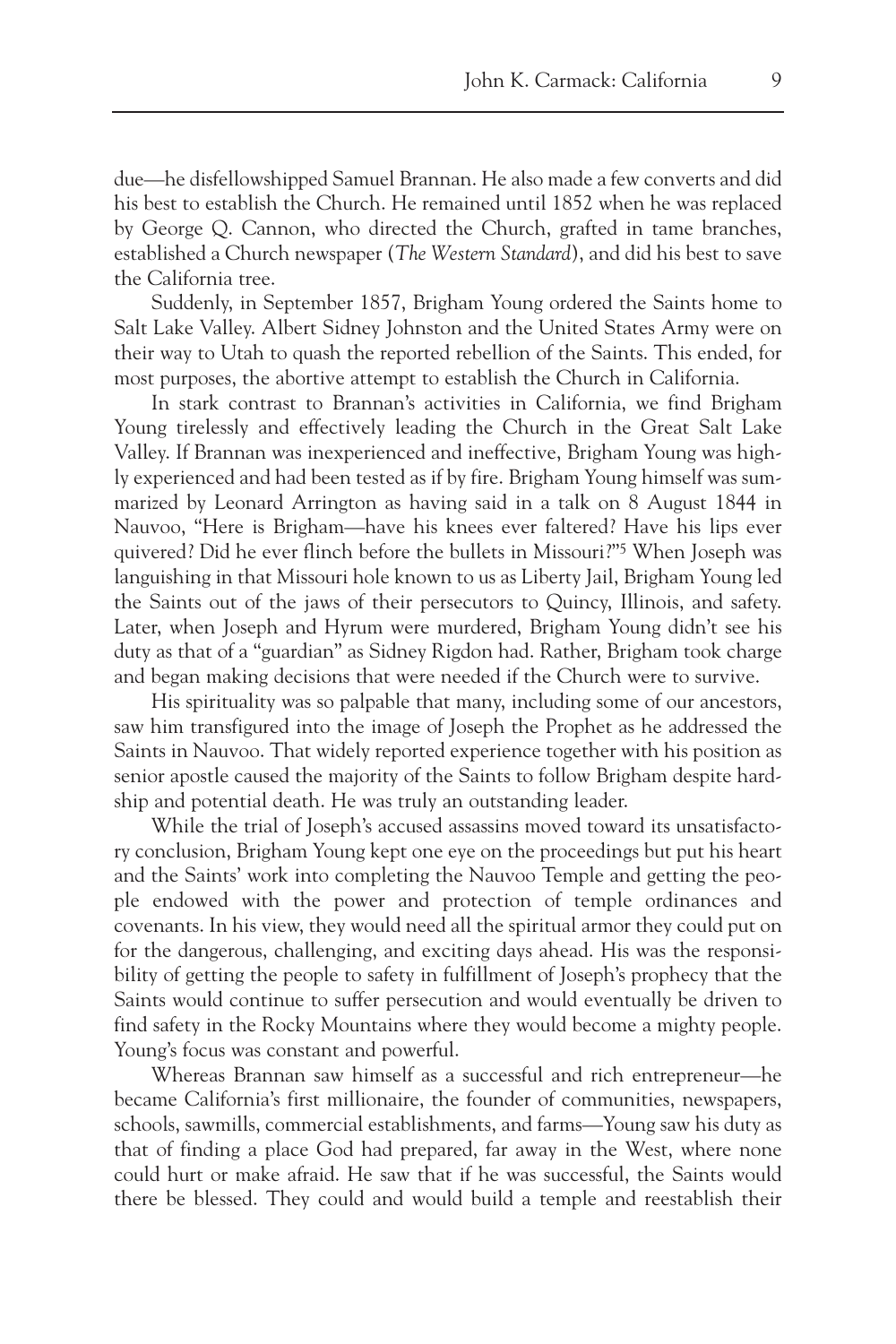covenants with the Lord. Missionary work, temple service, and community building were the brick and mortar of his labors.

As to colonizing California, to Brigham Young that would come but was secondary in importance to establishing the Saints in the mountains. He was not averse to claiming California as a part of Zion, but he was wary of it because of the glitter and worldly draw it represented. Nor did he want to dilute the main colonizing effort in the mountains. Even when he sent what he hoped would be a small group of pioneers to colonize San Bernardino, he hoped it would not number more than twenty or so. When 437 men, women, and children volunteered, he said: "I was sick at the sight of so many of the Saints running to California."6 He felt they were motivated to volunteer more by things of the world than things of the Lord. He discouraged any mass movement of members from going to California after gold, even though several members of the Mormon Battalion helped in its discovery after being mustered out of the Army.

Here we remember Lehi's dream in which those who grasped the iron rod that led to the tree with delicious and sweet fruit were contrasted with those who wandered on strange paths and were lost. We also remember the great and spacious building full of people with fine clothing, jewelry, and an attitude of mocking the humble followers of righteousness. During those crucial pioneering years, on the one hand, were those Saints who followed the counsel of their prophet, pursuing agricultural labors and building temples. In contrast, on the other hand, were those Saints whose motivation was skewed slightly toward the world. Many of those who did ignore counsel and go after gold were lost to the Church.

The Saints who went to San Bernardino in such numbers accomplished many laudable things. They laid out the city after the pattern used at Salt Lake City. They established a stake of Zion in San Bernardino, the first in California. A new county was carved out of eastern Los Angeles County. They established schools and pioneered irrigation techniques. They accomplished a good many things in San Bernardino and are mostly held in honorable memory today.

But some among them set their eyes on things of the world. Their efforts were marred by financial problems, dissension, factionalism, and disunity. In 1857, the Saints in that colony were recalled to Salt Lake Valley to meet the Johnston Army challenge. Not all came, but basically the task of establishing the Church in San Bernardino came to an end until a new era arrived decades later.

It wasn't the gold and easier life of California that brought the early Church settlements down, but it was more the unclear signal of leaders like Brannan that caused so many to wander in strange paths. In the Valley, the brilliant and spiritual focus of Brigham Young and other great leaders made the difference. In the old Salt Lake Bowery, Young taught the Saints a key lesson. "The time has not come for the Saints to dig gold. It is our duty first to develop the agricultural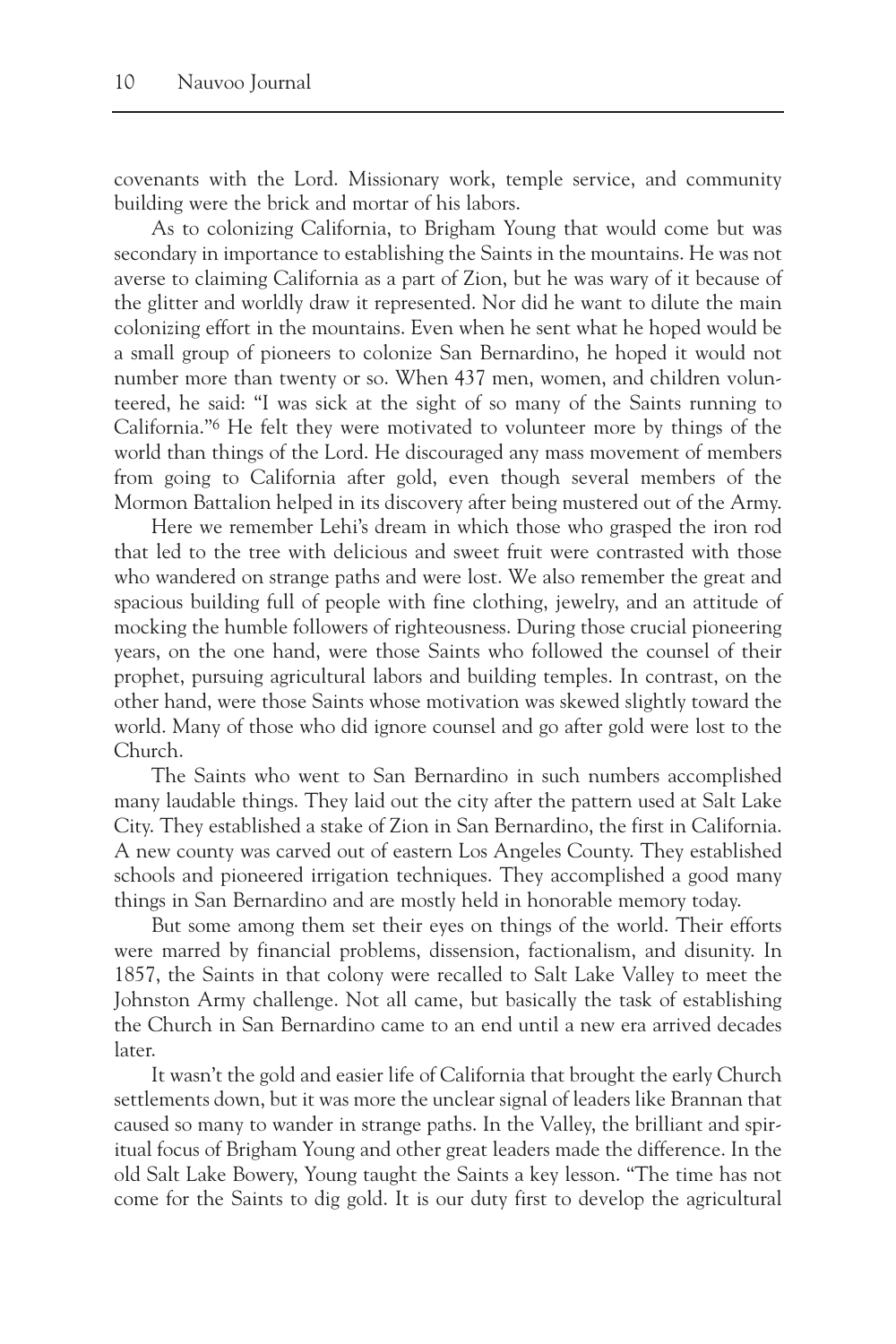resources of this country. . . . The worst fear that I have about this people is that they will get rich . . . forget God, . . . wax fat, kick themselves out of the Church and go to hell. This people will stand mobbing, robbing, poverty, and all manner of persecution, and be true. But my greater fear for them is that they cannot stand wealth."7 Young's focus was solid and sound.

And yet it wasn't gold per se that Brigham Young worried about. He even sent some gold missionaries to bring back needed capital to the Valley. The First Presidency sent an epistle to the Saints in California stating that most of those who went to California had followed their own counsel. They added: "Gold is good in its place—it is good in the hands of a good man to do good with, but in the hands of a wicked man it often proves a curse instead of a blessing. Gold is a good servant, but a miserable, blind, and helpless god, and at last will have to be purified by fire, with all its followers."8

A goodly amount of gold found its way to Salt Lake Valley, perhaps as much as \$100,000 worth. This gold helped establish communities, build buildings, and finance good projects in a capital-starved community. It wasn't the gold that mattered. What did matter were the reasons for seeking gold and its use. Going after some gold to build the kingdom was an entirely different matter than seeking gold for personal power and wealth.

As Brigham Young had surmised, if the Saints settled in California, they might have been overwhelmed and blended among the multitude of California people who hurried there in search of gold and jobs. The Saints who stayed there were simply absorbed into the growing community that became a state on 9 September 1850.

Brigham Young could see a future day, like today, when the Church would have over eight hundred thousand members in California and make a great contribution to all aspects of the state's vast activities. He said in a letter to Elder Lyman that "we expect to inhabit that country [meaning California] as well as this [meaning Deseret or Utah]."9 Patience and timing were important, but the right motivation in going to California was also crucial.

In contrast to Samuel Brannan's worldly approach to his labors, Brigham Young's sound and spiritual approach made all the difference in what happened in Utah versus what happened in California. What went right in Utah was the result of leadership—the prophetic leadership of a practical and inspired man. He was a Moses with a focus on building temples and making sacred covenants in the process of establishing a stake in Zion that would eventually divide into many stakes for a refuge from the storms that threatened to blow the Saints down. The Saints needed a place to be left alone for a season so they would have time to gather and strengthen their families, communities, and priesthood organization. They needed time to let the restoration of all things ripen into a workable society embodying the principles revealed in that restoration. They needed unity under their prophet, and they needed a prophet with unshakable faith,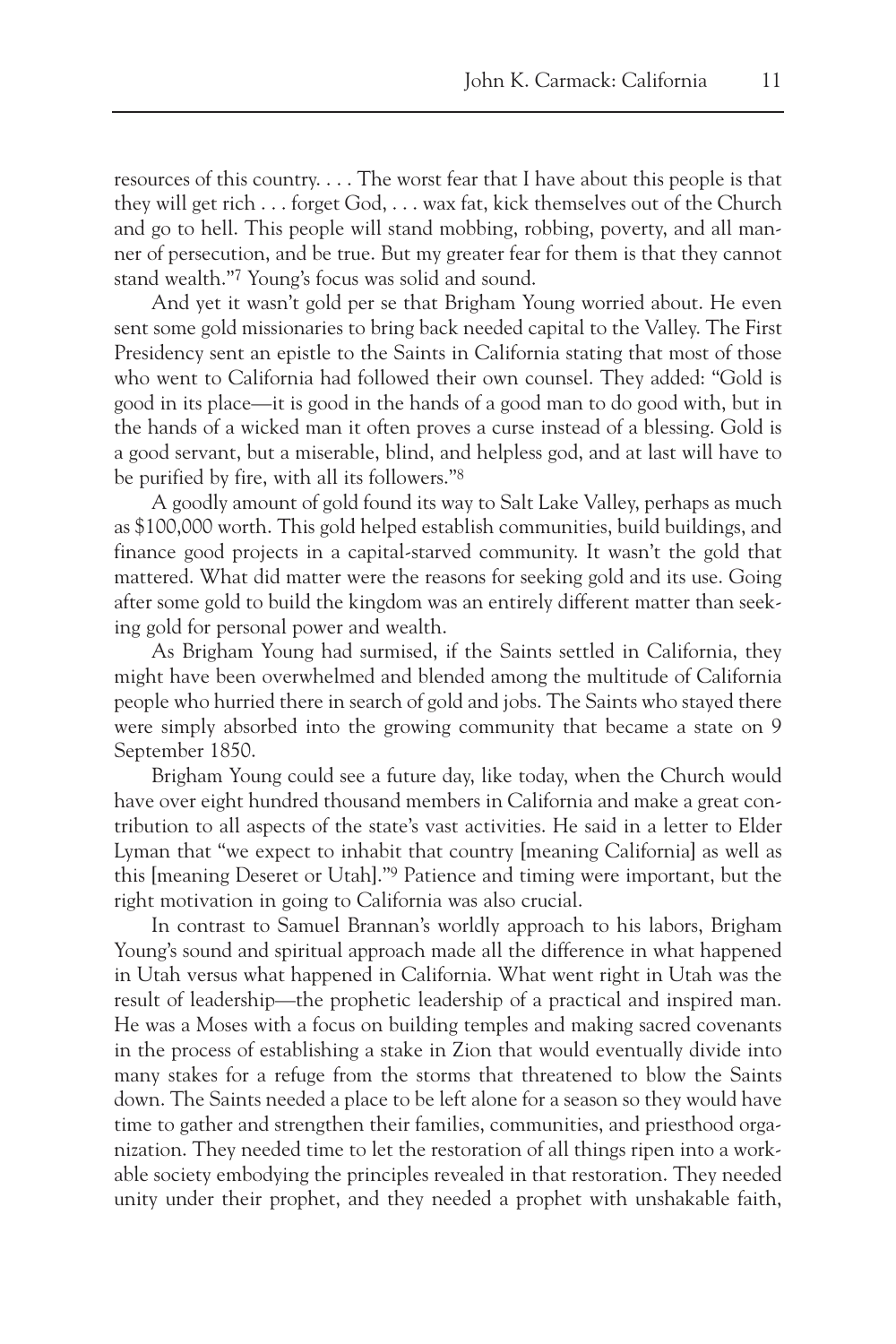focus, and vision. In Salt Lake Valley, they had such a prophet. He was, to them, their George Washington, Abraham Lincoln, and Moses. He was their own type of Christ who could not be corrupted by the world. His tools were those of character and leadership skills, all employed to build Zion.

The Saints planted the tame olive tree in Utah. It grew slowly but surely into a fruitful tree. Many decades later, laborers would go back to California. When they returned, they went with ordinary motivations to seek work and opportunities to grow, raise families, and build a solid Church. They started in earnest under the direction of twenty-five-year-old Henry Tanner, one of the earliest California mission presidents. The few branches he found soon flourished, and the modern California Latter-day Saint community that grew from that beginning produced the temples, stakes, and prosperous, contributing citizens Brigham Young had seen with his prophetic eyes. A tame branch was grafted into the wild olive tree, and soon the good roots of California bore fruit as Brigham seemed to know they would.

In addition to the main migration across the plains and the *Brooklyn* voyage around the tip of South America to California, the third of the great Church migrations to western America was that of the Mormon Battalion. Many still look at that migration, or long infantry march, as an imposition on the beleaguered and persecuted Saints. It began on the plains of Iowa and ended in San Diego and Los Angeles, California. In reality, the decision that led to recruiting and mustering in the Mormon Battalion was the culmination of lobbying efforts by Church friends such as Colonel Thomas Kane. Captain James Allen arrived in the Latter-day Saint settlement of Mount Pisgah, Iowa, on 26 June 1846 with orders to raise a battalion of five hundred men to assist in the war with Mexico. President Polk had run for the presidency on a platform of annexing Texas to the United States and settling outstanding problems with Great Britain over the ownership of the Pacific Northwest. He doubtless had an eye toward staking claim to the Southwest as well.

The Saints, having been driven from their homes with little or no money to show for their lost property, needed money desperately, especially to help the poor among them trying to outfit themselves for the western migration. From what source would it come? Brigham Young had suggested the government hire the Saints to build stockades along the trail. That offer was not politically feasible for the president to accept; but he did need an army, and the army would give \$42 to each recruit for clothing. Most of that welcome initial cash went to help the poor among the Saints.

Again, we must admire the vision and leadership of Brigham Young and the motivation of those brave men and their families who made the sacrifice of service to their country for the good of building Zion and helping their families get where they needed to be. It **was** a great imposition on the Saints, especially on the families of the men, to let them go; but it was a welcome and needed assist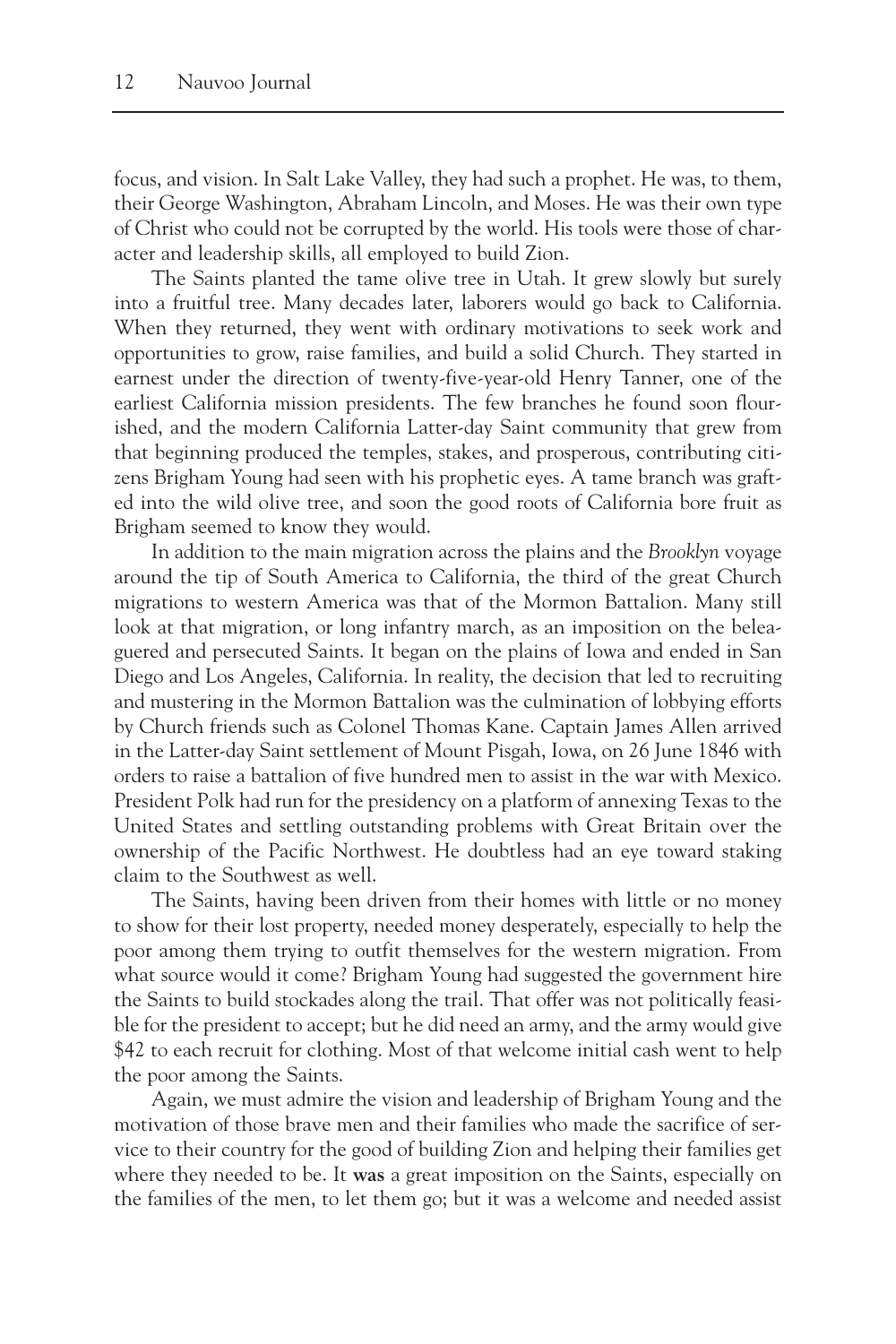to them despite the imposition. These recruits were unique. They sought, not military careers and honors, as many soldiers did, but rather service to God, country, and family. Unlike the usual recruits, most of them could read and write. So it was that they were successful in their long march; and, in making their march, they became an integral part of California history. Their character and devotion to principles and their motivation are what led to that success. What were the principles that guided them?

Brigham Young advised the officers appointed to lead the battalion to be fathers to their soldiers. He told them to be prayerful, kind, courteous, respectful, obedient, and trustworthy. He asked them to avoid profanity (who among you have been in the military?) and base language. He counseled them to be clean in thought and true to their ideals. He promised that if they would do their part, not one of them "would fall by the hands of the nation's foe."10 Their worst battle was a fight with a herd of bulls.

For the most part, they lived up to President Young's counsel. In doing so, they built important roads over untracked wilderness, blazed new trails, endured hardship and partial rations, established Los Angeles as a United States community, and won the respect of their officers. The small Mexican community of Los Angeles became the place at which they built a military fort—Fort Moore on a commanding hill overlooking the small Mexican community. It was named for a United States Army Captain who had recently died. They completed the fort on 1 July 1847 before Brigham Young and the first company entered the Salt Lake Valley. On 4 July, they dedicated it, placing the United States flag on a pole made from the tallest tree they could find in the forest near San Bernardino. They called it the "Liberty Pole." Nine cheers arose for the stars and stripes.

At the end of their long march, the Mormon Battalion reached San Diego where they are still honored and remembered, but they also traveled through a number of other places before and after they were discharged at the completion of their services. For example, they set foot in the community of Santa Barbara, my old hometown. They accomplished great things and brought luster to the United States and to the Church they represented. Some of them were on their way home to the Salt Lake Valley when they stopped at Sutter's Mill. About half of them pushed on to Utah, while about half wintered in northern California. Thus, some were there to participate in the discovery of gold and further enter into the annals of history in California. This discovery benefited the Salt Lake colony of Saints struggling to make a go of it in harsh conditions.

Gold also brought needed goods to the Salt Lake Valley because large numbers of people came through the Valley with goods to trade or sell. This helped fulfill Heber C. Kimball's seemingly rash prophecy that goods would soon be sold on the streets of Salt Lake City at prices below those prices paid for the same goods in the East.

Some members of the Mormon Battalion arrived in Salt Lake Valley only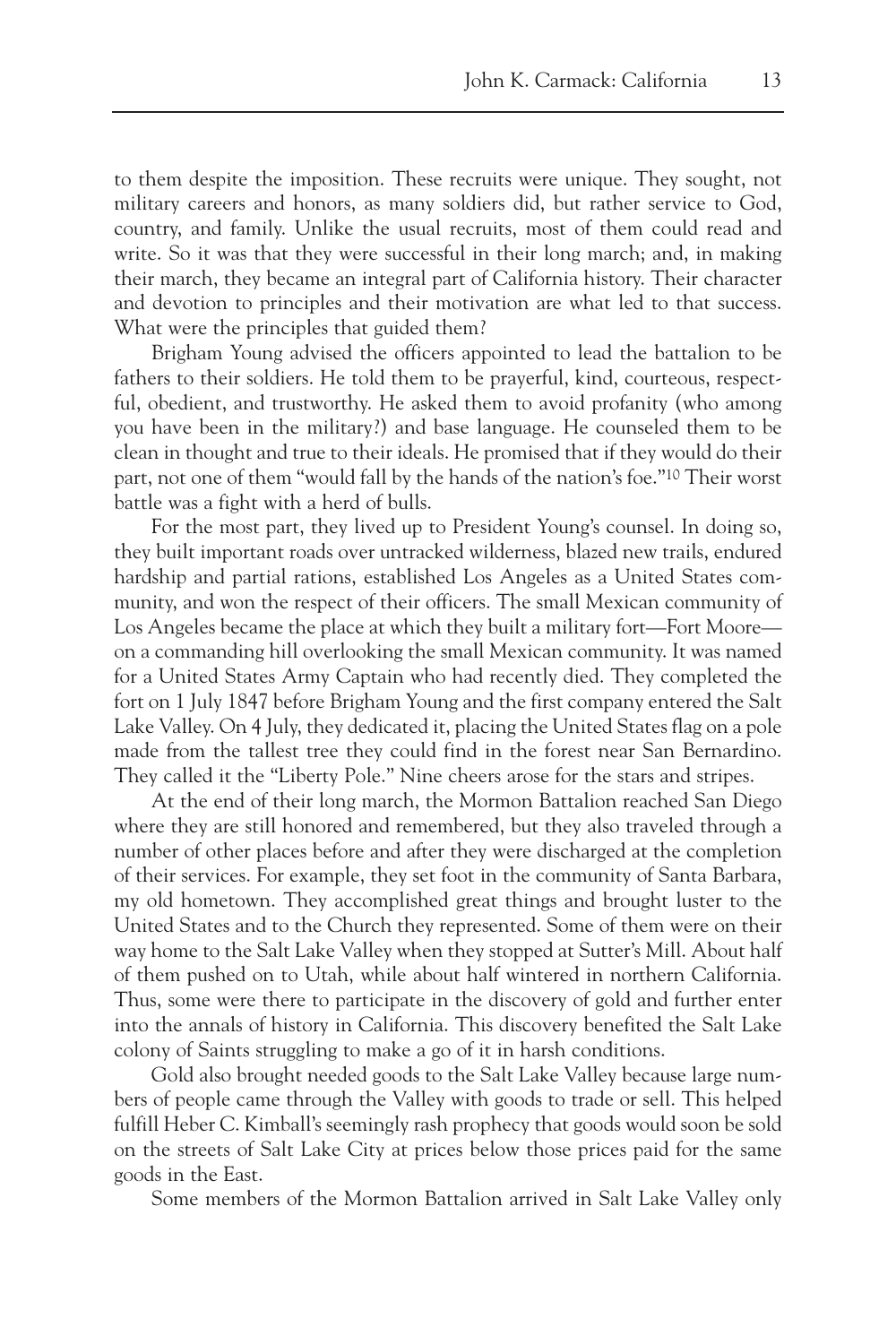to find their families were still on the plains. They rushed to meet and assist them. The legacy of the Battalion is part of what went right as the Church touched California in its formative years. Two of the three great migrations President Gordon B. Hinckley mentioned at the dedication of the Ensign Peak Park, then, were the migrations that ended on the coasts of California. Much went well in those migrations to offset the parts that went wrong.

As one who has lived most of his life in California and loves its history and spirit and as one who has in a small way participated in the modern miracle of the rise of the Church in California to a position of prominence, contribution, and respect, I seek to understand the contributions made by those early pioneers to California and the Church. Although we have only touched superficially on those early events, I draw these conclusions and make these observations:

First, the leader is vital to the success of an organization. Above all, that leader must have integrity. In other words, his inner beliefs and motivations must and ultimately will drive his leadership contribution. He must be committed to the basic principles of the organization. In the case of Church leaders, that commitment must be to the goals of the Restored Church. Integrity and commitment far outweigh talent and intelligence. Particularly harmful to the aims of the organization is a leader who, as Brannan did, insists on doing it "my way." Thank the Lord for Brigham Young and his faithful associates. Thank the Lord for an equally great leader today—President Gordon B. Hinckley.

Second, the core beliefs of the participants in an enterprise matter deeply and have far-reaching consequences. If the values are to obtain wealth and power and if those values outweigh the participants' desire to live God's laws and establish the Kingdom of God, in the long run, those core beliefs will control the results of their efforts. If, for example, discipline, spirituality, and sacrifice for the goals of Zion are the core beliefs of the people and if the gospel-centered community goals transcend those finer beliefs, then the gospel goals are moved to the outer edge and the achievements become at best fragmented. As Shakespeare observed, "And appetite, a universal wolf, so doubly seconded with will and power, must make perforce a universal prey, and last eat up himself."<sup>11</sup>

Third, gold, money, and property are all useful in the hands of good people for reaching goals that are consistent with righteous principles. In the hands of self-centered, egotistical people, gold, money, and property assist in the inevitable corruption of their enterprise. One of Brigham Young's great strengths is that he understood this principle and followed it in his leadership of the Saints.

Fourth, diversity in talents and abilities serves an organization well—indeed is essential to its health, as Paul taught the Corinthians. But, in using and applying that diversity, the body of Christ should be one in purpose and unity. When the purpose and unity are fragmented and the leadership lacks vision and focus, the purposes of the organization are subverted and the result is chaos, fragmentation, and wandering on several divergent paths.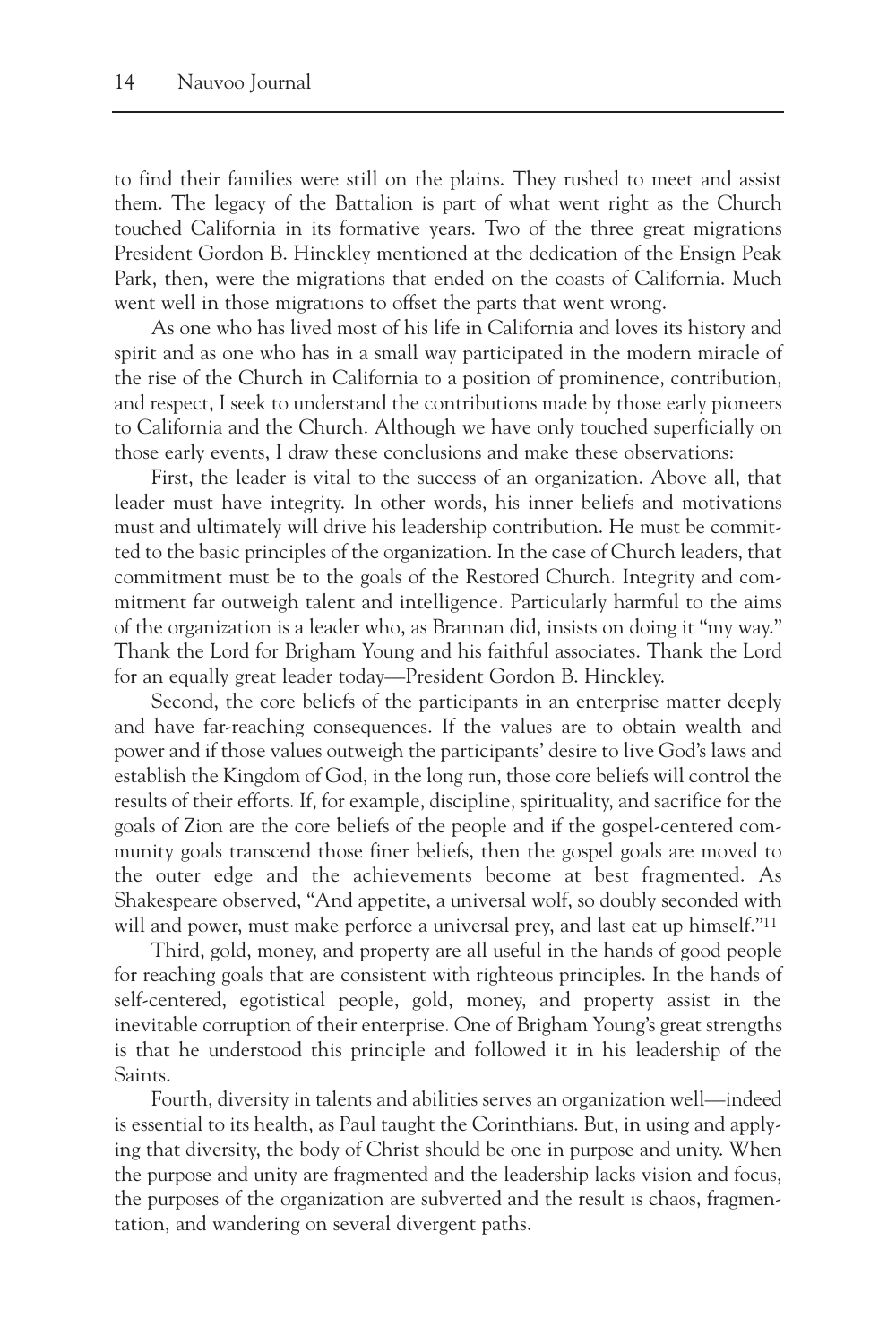Fifth, the work of Brannan and some of the other Latter-day Saint pioneers in California provided many benefits to California. Their activities helped establish viable communities for the state, even if the Church did not flourish in those early years for the reasons mentioned. Brannan and many others helped establish great cities such as San Francisco and Sacramento; commenced California's second newspaper that became a respected major news source; established the first California schools after the United States annexation, even building the first school house; contributed in a major way to the commercial and agricultural life of the state; announced the discovery of gold to the world in that the *New York Herald Tribune*'s announcement of the discovery of gold quoted Brannan's newspaper; and helped claim important parts of California for the United States, largely through the efforts of the Mormon Battalion that left a good name and a legacy of faith that persist to this day. Although these achievements are peripheral to the establishment of Latter-day Saint communities and stakes and although they are secondary to gospel aims, they are substantial achievements that we acknowledge and appreciate.

Finally, for the major conclusion, we pay tribute to the power of ideas that motivate people. President Boyd K. Packer often talks of the power of teaching doctrines of the gospel and getting them inside our hearts. Had Brannan's understanding and commitment to the gospel been greater than his competing desires, the early results of colonizing efforts in California may have been different. As T. S. Eliot said so well, "The last temptation is the greatest reason: To do the right deed for the wrong reason."12 Being motivated by worldly rather than gospel principles and goals leads to wandering and fragmentation. Keeping totally focused, even through tremendous diversity, was the strength of Brigham Young and so many others of our early leaders. King Benjamin wisely observed that "if ye do not watch yourselves, and your thoughts, and your words . . . and continue in the faith . . . ye must perish. (Mosiah 4:30) In the same vein, Richard Weaver observed that relativism and fragmentation in ideas lead to disintegration and that what man needs is a "a return to center." He strongly insisted that "There is a center of things."13 The writer of Proverbs likewise insisted that "Where there is no vision, the people perish." (Proverbs 29:18)

In all of our historical recounting of the **what**, we must never forget the **why**. Why each did what he did explains much about early California history. It explains the success of Brigham Young in Utah, and it explains the fragmentation of Samuel Brannan's efforts in California. This exercise can help all of us strengthen our core beliefs, which will inevitably determine what we do.

## **Notes**

1. Preston Nibley, *Brigham Young: The Man and His Work* (Salt Lake City: Deseret Book, 1970), 97.

2. Journal History, 7 August 1847, LDS Church Archives.